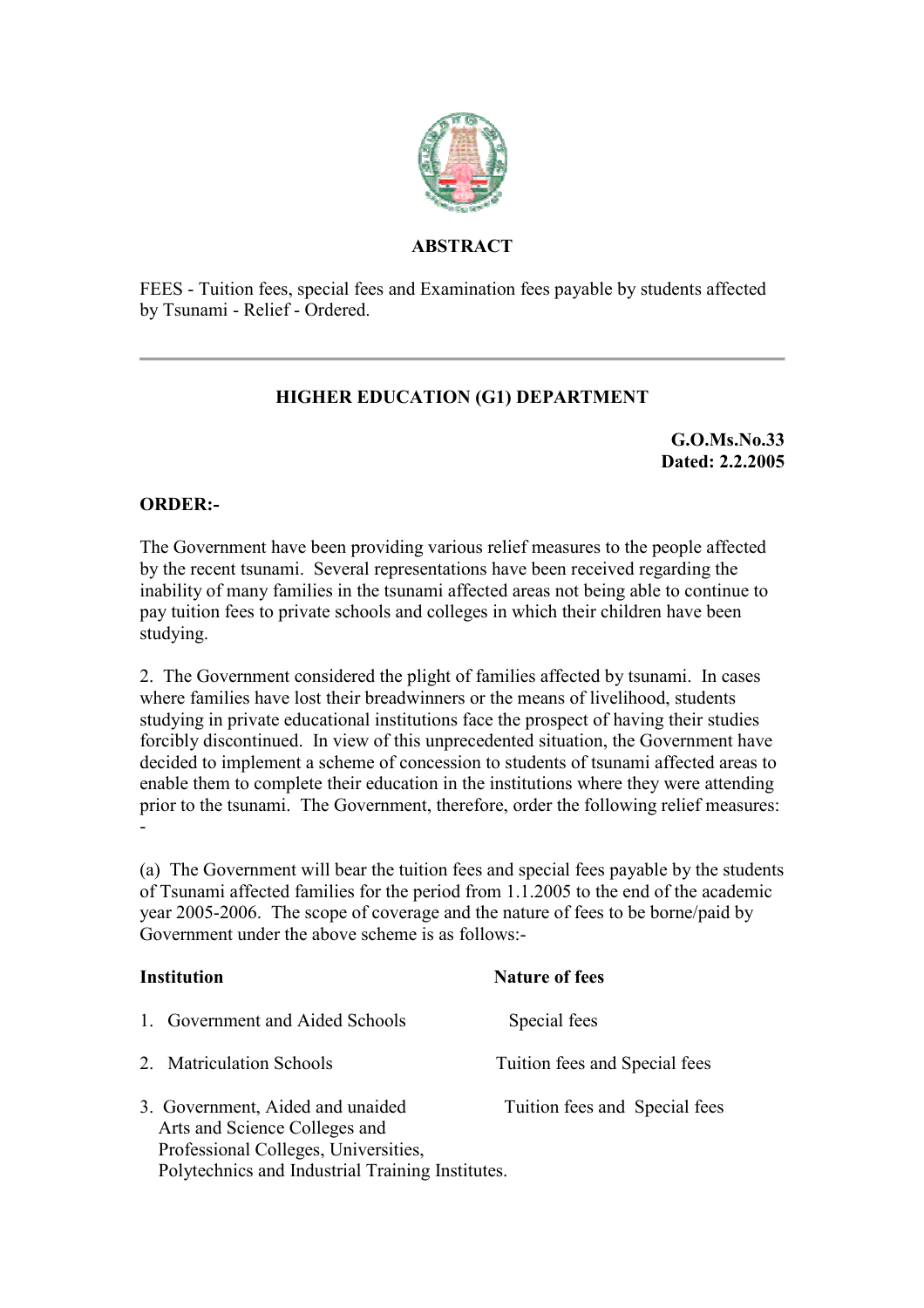The District Collector having jurisdiction over the place of residence of the tsunami affected family will sanction the above fees.

(b) In addition, these students will be exempted from payment of examination fees from March 2005 to March 2006.

3. The Government, therefore, direct all educational institutions, covered by the scheme mentioned in para 2 above, not to collect the tuition fees and special fees from the students belonging to tsunami affected areas payable from 1.1.2005 to the end of academic year 2005 -2006. Instead, the educational institutions concerned should make necessary claim to the respective District Collector having jurisdiction over the place of residence of the tsunami affected family to which the student belongs for sanction of necessary payment. Students requiring this concession should obtain a certificate from the local Village Administrative Officer having jurisdiction over the place of residence of tsunami affected family to which the student belongs that "he she belongs to tsunami affected family and he/she is not in a position to pay the fees" and submit it to the head of the educational institution along with his application. The educational institutions, while sending their claims to the District Collectors should attach the application and the certificate issued by the Village Administrative Officer. The District Collectors, after due scrutiny of the claims, shall sanction payment of fees direct to the institution concerned.

4. The District Collectors are requested to assess the requirement of funds and send necessary proposals to the Special Commissioner and Commissioner of Revenue Administration for allotment of funds. The Special Commissioner and Commissioner of Revenue Administration is requested to send to Government consolidated proposal for sanction of funds.

5. All universities in Tamil Nadu, the Director of Technical Education, the Director of Employment and Training and the Director of Government Examinations are directed to exempt students belonging to tsunami affected families from payment of examination fees for examinations commencing from March 2005 till the end of the academic year 2005-06. For this, the affected students should send an application to the head of the educational institution where he/she is studying along with an attested copy of the certificate obtained from Village Administrative Officer, as specified in para 3 above, and the educational institution should forward the application of the student to the examination conducting body concerned. The examination conducting body on receipt of the above particulars shall exempt the student from payment of examination fees and communicate the exemption to the educational institution and the student concerned.

6. The District Collectors are requested to communicate a copy of this order to all educational institutions in their Districts.

7. This order issues with the concurrence of Finance Department vide its UO No.307A/FS/P/05 dated 25.1.2005.

(By order of the Governor)